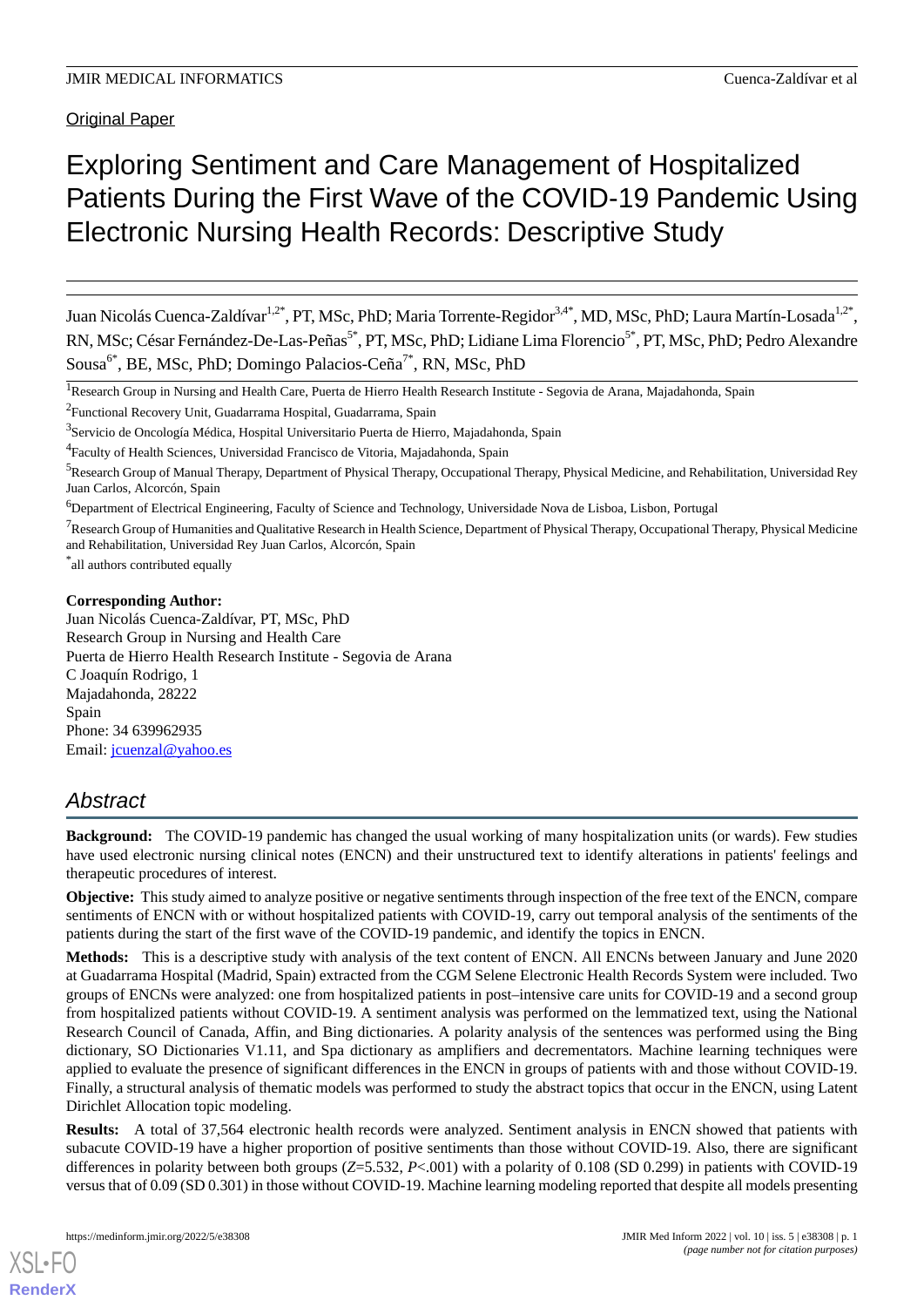high values, it is the neural network that presents the best indicators (>0.8) and with significant *P* values between both groups. Through Structural Topic Modeling analysis, the final model containing 10 topics was selected. High correlations were noted among topics 2, 5, and 8 (pressure ulcer and pharmacotherapy treatment), topics 1, 4, 7, and 9 (incidences related to fever and well-being state, and baseline oxygen saturation) and topics 3 and 10 (blood glucose level and pain).

**Conclusions:** The ENCN may help in the development and implementation of more effective programs, which allows patients with COVID-19 to adopt to their prepandemic lifestyle faster. Topic modeling could help identify specific clinical problems in patients and better target the care they receive.

(JMIR Med Inform 2022;10(5):e38308) doi: [10.2196/38308](http://dx.doi.org/10.2196/38308)

#### **KEYWORDS**

electronic health records; COVID-19; pandemic; content text analysis

### *Introduction*

On March 11, 2020, the World Health Organization declared COVID-19 a global pandemic [[1\]](#page-9-0). SARS-CoV-2 presented a great capacity for contagion, spread, and high mortality, which collapsed health care systems worldwide [[2](#page-9-1)[,3](#page-9-2)]. Owing to the sudden spread of the virus, health care professionals have undergone a huge, rapid, and profound change in their professional workplace to combat COVID-19.

In this context, receiving a diagnosis of COVID-19 and being admitted to hospital, often in intensive care units for periods of weeks or even months, provoked a sense of helplessness and near death. This situation has led to an increased prevalence of mental health problems owing to a high rate of prevalence of anxiety and depression among patients with COVID-19 [[4\]](#page-9-3), which approached 30% [[5\]](#page-9-4) and led to posttraumatic stress in up to 96.2% of those affected [[6\]](#page-9-5). Medical activity has focused primarily on the treatment of the disease [\[7](#page-9-6)] and research has focused on epidemiological [[8,](#page-10-0)[9](#page-10-1)], clinical, and pathophysiological factors [\[10](#page-10-2)[,11](#page-10-3)].

During the COVID-19 pandemic, electronic health records (EHRs) have provided an agile response to the needs of health care workers and researchers through useful data exploitation [[12](#page-10-4)[,13](#page-10-5)] by presenting information quickly and efficiently, for primary and secondary uses in clinical care [\[14](#page-10-6)]. This system allowed having complete and coherent information regardless of where or by whom it was generated, enabling it to follow the timeline of the patient's disease, including symptoms, acute events, or changes in their treatment or health status [[15\]](#page-10-7), which was especially key given the high rotation of health care workers. On the other hand, a fundamental point in EHRs is correct recording of the information in order to be able to make effective and safe clinical decisions for the patient [\[16\]](#page-10-8). Previous studies show how the lack of registration of information on the diagnostic process, identification, and listing of events on care and treatment can affect the monitoring of the quality, safety, and efficacy of health care interventions [\[17](#page-10-9)]. These clinical notes can be only written by EHR users responsible for patient care, such as doctors, nurses, and assistant nurses [\[18](#page-10-10),[19\]](#page-10-11). Wisner et al [\[20](#page-10-12)] showed that the absence or limitation in nursing clinical narratives, comments, and clinical notes hinders clinical reasoning and decision-making along with the transmission of information between the different shifts.

Electronic nursing clinical notes (ENCN) are documents in which nurses describe health status, nursing care, medication, and other observations about patients [\[21](#page-10-13)]. In these texts, they also describe their observations and opinions in an attempt to better understand the patients' condition and opinions [\[22](#page-10-14)] and among them, the feelings perceived during their interaction [[21\]](#page-10-13). The appropriate use of ENCN can help improve both physical and mental health care of hospitalized patients [[23\]](#page-10-15).

Much of the relevant information is recorded in ENCN in the form of free text (unstructured), known as clinical notes, which makes analysis and decision-making very difficult. This has stimulated the development of semantic analysis methods [[24,](#page-10-16)[25\]](#page-10-17) that allow in-depth exploration of the clinical information potentially available in health services [[26\]](#page-10-18) and determine the amount of information collected about a clinical process or condition [\[18](#page-10-10)-[20\]](#page-10-12) and the content of that information regarding specific topics.

Sentiment or opinion analysis allows the analysis of positive or negative sentiments in a text by using precalibrated dictionaries of terms [[27\]](#page-10-19). Polarity facilitates the qualification of these sentiments in the context of sentences; for example, the term "happy" denotes a clearly positive sentiment, but if it is preceded by "not happy" in the sentence, the polarity is reversed toward a negative value [\[28](#page-10-20)]. Sentiment analysis in the health care domain has been used in the analysis of social networks [[29,](#page-10-21)[30](#page-11-0)], suicide notes [\[31](#page-11-1)], or radiology notes [\[32](#page-11-2)], as well as nursing notes [[33\]](#page-11-3). The application of this type of analysis provides insight into patients' attitudes toward the contextual polarity of ENCN and assesses symptoms related to their mental health, which may not have been detected through direct analysis [[22\]](#page-10-14).

Latent Dirichlet Allocation (LDA) thematic pattern analysis is a technique to detect hidden topics in a corpus of texts [\[34](#page-11-4)]. It assumes topics with word clusters in which the distribution of words within each topic is taken into account, along with the distribution of topics throughout the corpus [\[35](#page-11-5)]. This technique has been used in social network analysis, news [[36](#page-11-6)[,37](#page-11-7)], or in response to government policies [[38\]](#page-11-8). Biomedical terms have been found to form specific topics [[39](#page-11-9)[,40](#page-11-10)]; so, this analysis can provide useful clinical information [\[35](#page-11-5)].

To our best of knowledge, there are currently no studies describing the use of ENCN for the determination of sentiment and polarity (rejection-acceptance) as well as the identification of clinical practices of interest of hospitalized patients during the start of the first wave of the COVID-19 pandemic.

 $XS$  • FO **[RenderX](http://www.renderx.com/)**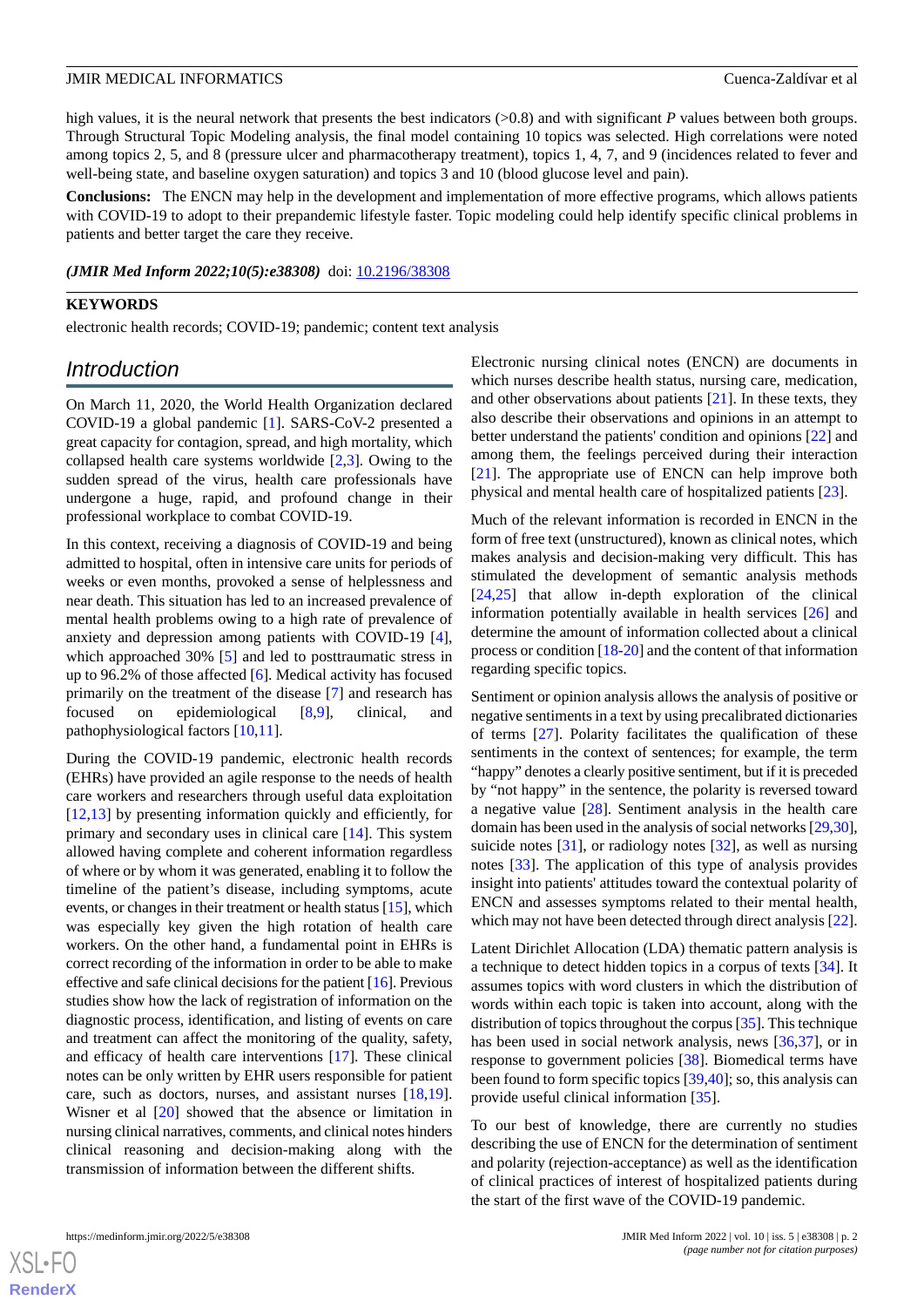Therefore, the objectives of this study were the following: (1) analysis of patient´s sentiments through the analysis of the free text of the ENCN, (2) comparison of the sentiments and polarity of hospitalized patients in post–intensive care units for COVID-19 with those hospitalized in non–COVID-19 wards, (3) temporal analysis of the patients´ sentiments during the first wave of the pandemic (January to June 2020) through the ENCN, and (4) identification of the contents and topics that appear in the ENCN.

### *Methods*

#### **Design**

This is a descriptive study that involves an analysis of the textual content of the ENCN [[41\]](#page-11-11). Through the analysis of narrative texts, the positive and negative sentiments of patients can be described and analyzed [\[42](#page-11-12)]. The object of the textual analysis studies is to understand how a certain event affects the attitudes and behaviors of people. This study focuses on the ENCN of the nurses who worked during an outbreak of the COVID-19 pandemic in a Spanish hospital [[41\]](#page-11-11).

#### **Ethical Considerations**

This study was approved by the Clinical Research Ethics Committee at the Hospital Universitario Puerta de Hierro Majadahonda de Madrid (07/400080.9/22). Also, for reviewing clinical histories and data, we had approval from the Guadarrama Hospital Center Management. At all times, the confidentiality of the information was preserved, thus ensuring responsible use of the data, as established by current Spanish regulations and in accordance with the tenets of the Declaration of Helsinki.

#### **Setting, Sample, and Data Collection Tools**

All clinical notes contained in the ENCN registered between January and June 2020 at Guadarrama Hospital were extracted from the CGM Selene EHR System (CompuGroup Medical Deutschland AG). Guadarrama Hospital is a mid-term stay hospital in the Community of Madrid, with 144 beds, and provides rehabilitation and long-term care to patients with chronic pathologies; however, during the COVID-19 pandemic, it also provided care to patients with a COVID-19 infection.

<span id="page-2-0"></span>The analyzed records collect follow-up data from the day of admission until discharge or death, collecting up to 3 records

per day in each work shift (morning shift from 8 AM to 3 PM, afternoon shift from 3 PM to 10 PM, and night shift from 10 PM to 8 AM). ENCN from two groups of nurses were analyzed: one from nurses working with hospitalized post–intensive care unit patients with COVID-19 and a the other from nurses working in non–COVID-19 wards. The hospital´s physicians diagnosed and confirmed COVID-19 and assigned patients to the different wards.

#### **Statistical Analysis**

For the statistical analysis, the R package (version 3.5.1; R Foundation for Statistical Computing) was used. The level of significance was established at *P*<.05.

#### *Sentiment Analysis*

Previously, the text was standardized by lemmatizing it and cleaning up the stop words. A sentiment analysis was performed on the text using the National Research Council of Canada's (NRC's) Emotion Lexicon [\[43](#page-11-13)], Affin [[44\]](#page-11-14), and Bing [\[45](#page-11-15)] dictionaries. All three of these lexicons are based on unigrams or single Spanish words that assign scores for positive or negative sentiment. In addition, the NRC dictionary categorizes words into emotional categories of anger, anticipation, disgust, fear, joy, sadness, surprise, and trust, while the Affin lexicon assigns words with a score between  $-5$  and  $+5$ , with negative values indicating negative sentiment and positive values indicating positive sentiment. The presence of significant differences between ENCN in groups of patients with and those without COVID-19 was verified using the Pearson chi-square test, with Bonferroni correction for post hoc analysis. The temporal evolution of sentiments in both groups was evaluated using the Dynamic Time Warp test, which allows comparing time series of different lengths using the normalized Euclidean distance.

#### *Polarity Analysis*

In addition, a polarity analysis [\(Textboxes 1](#page-2-0) and [2\)](#page-3-0) of the sentences was performed using the Bing dictionary, the SO Dictionaries V1.11, and Spa [\[46](#page-11-16)[-48](#page-11-17)] dictionary as amplifiers and decrementators, and those proposed by Vilares et al [[49\]](#page-11-18) as deniers. The Mann-Whitney *U* test was used between the two groups of patients to test significant differences after verifying the nonnormal distribution of polarity using the Kolmogorov-Smirnov test with Lilliefors correction.

**Textbox 1.** The polarity calculation process.

Four phases were used progressively for the analysis of acceptance-rejection (polarity):

**Phase 1.** We created a file with the text of the interviews broken down by phrases for textual analysis.

**Phase 2.** We calculated polarity using the Bing Sentiment Dictionary, the amplifiers and deamplifiers from SO Dictionaries V1.11 and Spa, and the negators proposed by Vilares et al [[49](#page-11-18)].

**Phase 3.** We calculated the scatterplot of the sentences in the text regarding neutrality to identify positive or negative trends.

**Phase 4.** The evolution of the emotional valence (positive-negative) would be shown throughout the interviews. We applied Fourier transformation to confirm the polarity trend.

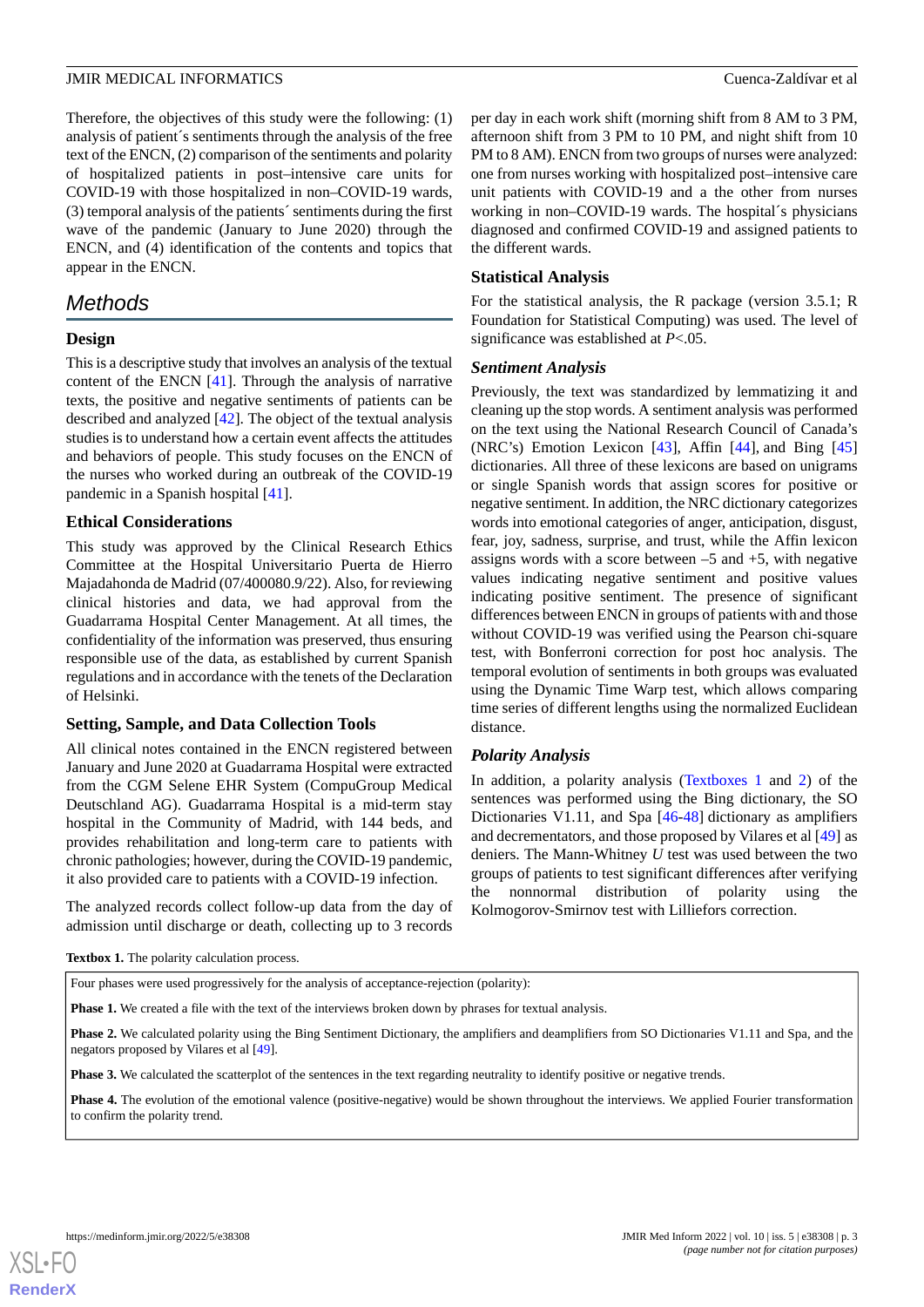<span id="page-3-0"></span>**Textbox 2.** Formula and dictionaries used to calculate polarity.

The analysis was carried out using the Bing dictionary [[28](#page-10-20)]. The Bing dictionary determines the positivity (acceptance) or negativity (rejection) of each word used. Also, the amplifiers and deamplifiers of SO Dictionaries V1.11 and Spa dictionary [[29](#page-10-21)[-31\]](#page-11-1) were used, along with negators proposed by Denecke et al [\[32\]](#page-11-2).

To calculate the polarity (δ), a context cluster of words  $(x_1)$  is formed around each polarized word using the Bing dictionary [[28](#page-10-20)], taking by default 4 words before and 2 words after it (if there is any comma in the cluster, it will only include the words that are after the comma), and those will be treated as valence shifters.

The words in this cluster are labeled as neutral  $(x^0_i)$ , negators  $(x^N_i)$ , amplifiers  $(x^a_i)$  or de-amplifiers  $(x^d_i)$  using the dictionary SO Dictionaries V1.11 Spa2 [[47\]](#page-11-19) and the negators proposed by Hu and Liu [\[48\]](#page-11-17). Neutral words do not add to the equation but affect the word count (n).

Each polarized word (negative or positive) is weighted (w) on the basis of the context cluster weights  $(x^T_i)$  and further weighted by the number and position of the valence shifters directly surrounding it. A weight (c) can be added and applied to both amplifiers and deamplifiers (with a default value of 0.8 and a lower limit for the deamplifiers of  $-1$ ).

Finally, the context cluster  $(x^T_i)$  is added and divided by the square root of the number of words  $(\sqrt{n})$  to generate a polarity score ( $\delta$ ) that, by default, is not limited in value.

The final result is the following formula:

$$
\delta = \frac{x_i^T}{\sqrt{n}}
$$

Where:

$$
x_i^T = \sum \bigl((1 + c(x_i^A - x_i^D)) \cdot w(-1)^{\sum x_i^N} \bigr)
$$
  

$$
x_i^A = \sum (w_{neg} \cdot x_i^a)
$$
  

$$
x_i^D = max(x_i^{D'}, -1)
$$
  

$$
x_i^{D'} = \sum (-w_{neg} \cdot x_i^a + x_i^d)
$$
  

$$
w_{neg} = \Bigl(\sum x_i^N\Bigr)
$$

#### *ENCN Comparison*

Machine learning enables the automation of large amounts of text by model training [\[50](#page-11-20)]. Machine learning techniques were applied in order to evaluate the presence of significant differences in the ENCN among patients with and those without COVID-19. For this, the models were created on a random subsample of 75% of the text, applying them to the remaining 25%. The applied models were Support Vector Machine, Naive-Bayes, random forest, and neural network. The quality of the models was evaluated using the area under the curve (AUC), sensitivity and specificity, the  $\kappa$  index, and accuracy with its level of significance. Values above 0.8 and significant *P* values (*P*<.05) were considered the cutoff point.

#### *Topic and Content Analysis*

A structural analysis of thematic models (STM) was performed to study the abstract topics that occur in the comments, using LDA topic modeling but allows their inclusion as covariates in the model, the temporal evolution, and the presence of the of ENCN in groups of patients with subacute COVID-19 and those without COVID-19 [\[33](#page-11-3)]. The optimal number of topics was determined while considering exclusivity [\[34](#page-11-4)] and semantic coherence [[35\]](#page-11-5) as criteria. Exclusivity evaluates if the top words

for the topics appear within top words of other topics, while semantic coherence shows if the words that are most associated with the corresponding themes occur equally within the documents; in both cases, higher values are better. The effect of the topics of the final model between ENCN in patients with and those without COVID-19 was analyzed, along with the temporal evolution in the prevalence of the appearance of global themes between both groups. The interaction graph was used to determine the presence of significant differences in the evolution of prevalence between both groups. An analysis of the content of the topics and the differences in themes between both groups was carried out, while the network graph allowed for the detection of the presence of categories between topics.

### *Results*

A total of 37,564 records were analyzed, after eliminating 24,101 duplicates (ie, ENCN that had been copied and pasted from previous ones). ENCN were produced by 77 nurses distributed by working shift, hospital unit, and months ([Table](#page-4-0) [1\)](#page-4-0).

These records correspond to 710 patients, whose baseline demographics and clinical data are shown depending on whether

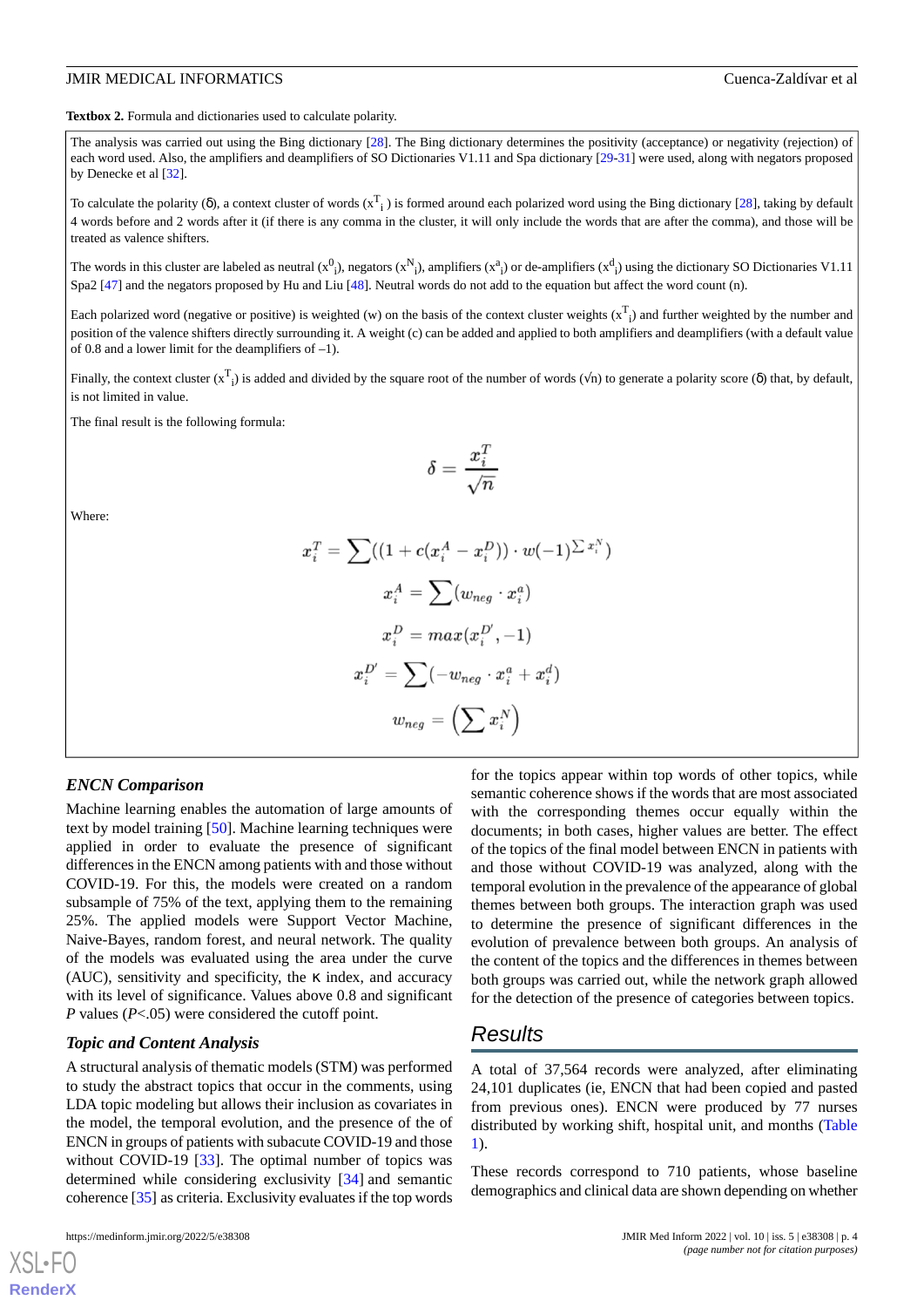or not they were infected with SARS-CoV-2 (sociodemographic data in [Multimedia Appendix 1](#page-9-7)).

<span id="page-4-0"></span>**Table 1.** Distribution of electronic clinical nursing notes by working shift, units, and time (in months).

|                      | Electronic nursing clinical notes for the COVID-19 group,<br>$n$ (%) | Electronic nursing clinical notes for the non-COVID-19<br>group, $n$ $(\%)$ |  |
|----------------------|----------------------------------------------------------------------|-----------------------------------------------------------------------------|--|
| <b>Working shift</b> |                                                                      |                                                                             |  |
| Morning              | 5161 (13.7)                                                          | 10,791(28.7)                                                                |  |
| Afternoon            | 3637(9.6)                                                            | 7931 (21.1)                                                                 |  |
| Night                | 3992 (10.6)                                                          | 6050(16.1)                                                                  |  |
| Month                |                                                                      |                                                                             |  |
| January              | 161(0.4)                                                             | 7360 (19.5)                                                                 |  |
| February             | 466(1.2)                                                             | 6225(16.5)                                                                  |  |
| March                | 2457(6.5)                                                            | 4104 (10.9)                                                                 |  |
| April                | 5467 (14.5)                                                          | 396(1.0)                                                                    |  |
| May                  | 3245 (8.6)                                                           | 2093(5.5)                                                                   |  |
| June                 | 994(2.6)                                                             | 4594 (12.2)                                                                 |  |

#### **Sentiment Analysis**

The differences in the sentiments expressed in the ENCN between both groups were significant in the NRC dictionary  $(\chi^2$ <sub>9</sub>=360.6, *P*<.001), Afinn lexicon both in the scores (χ<sup>2</sup><sub>8</sub>=385.3, *P*<.001) and polarity (χ<sup>2</sup><sub>1</sub>=232.7, *P*<.001), and Bing dictionary  $(\chi^2_{1} = 368.9, P < .001)$ . Post hoc tests showed significant differences among all levels [\(Multimedia Appendices](#page-9-8) [2](#page-9-8) and [3\)](#page-9-9).

In the ENCN of patients with COVID-19, there is a higher proportion of positive sentiments than that in the non–COVID-19 group. The most frequently expressed emotion is sadness, which was greater in the non–COVID-19 group, followed by trust, which appears to be similar in both groups. Sentiments with negative scores  $(-2)$  are more frequent in the non–COVID-19 group, while that of positive sentiments was higher in the COVID-19 group (+2) ([Table 2\)](#page-5-0).

The evolution of the sentiments expressed in the ENCN was similar in both groups, revealing a drastic reduction during April and May in the non–COVID-19 group, consistent with the peak of the pandemic ([Multimedia Appendix 4](#page-9-10)).

However, higher values were generally observed in the sentiments expressed in the COVID-19 group when they were analyzed with the Afinn dictionary, where the emotional valences doubled those of patients without COVID-19 and where we observed a clear asymmetry in the distribution of the most negative sentiments (scores of –5).

The distances between both time series are generally small; that is, <0.2. The NRC dictionary showed the greatest differences between the 2 groups in the emotions of surprise and sadness, in the positive sentiments of the Bing dictionary, and in the negative ones of the Afinn dictionary [\(Multimedia Appendix](#page-9-11) [5\)](#page-9-11).

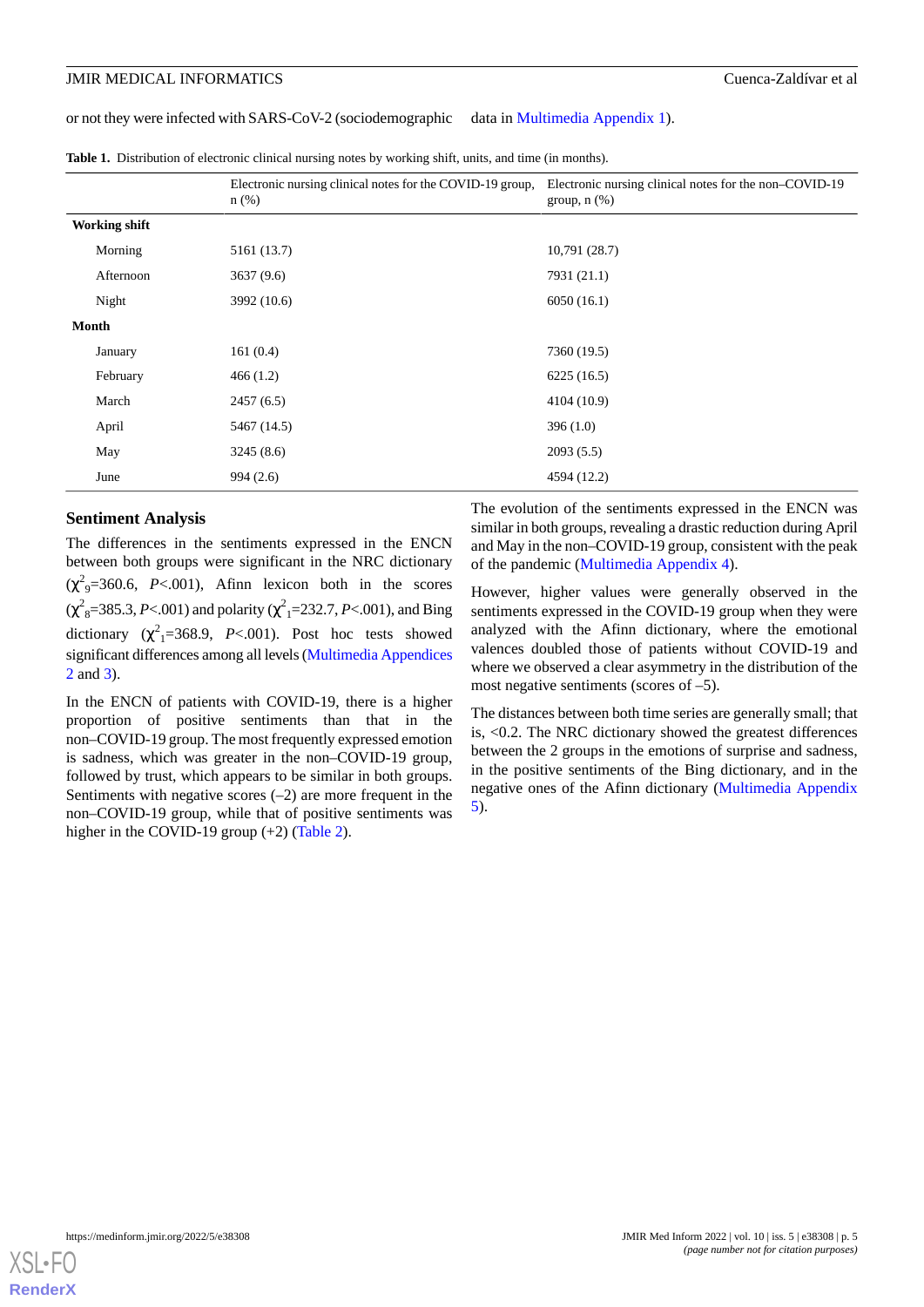<span id="page-5-0"></span>**Table 2.** Sentiment scores by dictionary.

| Dictionaries                                   | Electronic nursing clinical notes for the<br>COVID-19 group, mean | Electronic nursing clinical notes for the<br>non-COVID-19 group, mean | $P$ value |  |
|------------------------------------------------|-------------------------------------------------------------------|-----------------------------------------------------------------------|-----------|--|
| National Research Council of Canada dictionary |                                                                   |                                                                       |           |  |
| Anger                                          | $2.8\,$                                                           | 2.7                                                                   |           |  |
| Anticipation                                   | 8.7                                                               | 8.5                                                                   |           |  |
| Disgust                                        | 3.3                                                               | 3.9                                                                   |           |  |
| Fear                                           | 6.6                                                               | 7.3                                                                   |           |  |
| Joy                                            | 5.2                                                               | 4.6                                                                   |           |  |
| Sadness                                        | 17.1                                                              | 18.0                                                                  |           |  |
| Surprise                                       | 3.6                                                               | 2.9                                                                   |           |  |
| Trust                                          | 10.6                                                              | 10.4                                                                  |           |  |
| Negative                                       | $20.0\,$                                                          | 21.3                                                                  |           |  |
| Positive                                       | 22.0                                                              | 20.6                                                                  |           |  |
| <b>Afinn dictionary</b>                        |                                                                   |                                                                       | < 0.001   |  |
| $-5$                                           | $0.0\,$                                                           | $0.0\,$                                                               |           |  |
| $-4$                                           | $0.1\,$                                                           | $0.1\,$                                                               |           |  |
| $-3$                                           | 2.1                                                               | $1.7\,$                                                               |           |  |
| $-2$                                           | 36.0                                                              | 43.4                                                                  |           |  |
| $-1$                                           | 18.7                                                              | 18.3                                                                  |           |  |
| $+1$                                           | $6.2\,$                                                           | 6.6                                                                   |           |  |
| $^{\rm +2}$                                    | 36.0                                                              | 29.2                                                                  |           |  |
| $+3$                                           | 0.9                                                               | 0.7                                                                   |           |  |
| $+4$                                           | $0.0\,$                                                           | $0.0\,$                                                               |           |  |
| Afinn dictionary (positive-negative)           |                                                                   |                                                                       | $< 001$   |  |
| Negative                                       | 56.9                                                              | 63.5                                                                  |           |  |
| Positive                                       | 43.1                                                              | 36.5                                                                  |           |  |
| <b>Bing dictionary</b>                         |                                                                   |                                                                       | $< 001$   |  |
| Negative                                       | 34.3                                                              | 40.4                                                                  |           |  |
| Positive                                       | 65.7                                                              | 59.6                                                                  |           |  |

#### **Polarity Analysis**

Polarity scores were nonnormally distributed between the COVID-19 and non–COVID-19 groups (*P*<.001).

There are significant differences in polarity between both groups (*Z*=5.532, *P*<.001): 0.108 (SD 0.299) in patients with COVID-19 versus 0.09 (SD 0.301) in those without COVID-19.

When both groups were compared, we verified how the polarity presents a clear upward trend in ENCN of the non–COVID-19 group, while in ENCN of the COVID-19 group, the most positive value was attained in April to decrease later with higher values than those of the non–COVID-19 group [\(Figure 1](#page-6-0)).

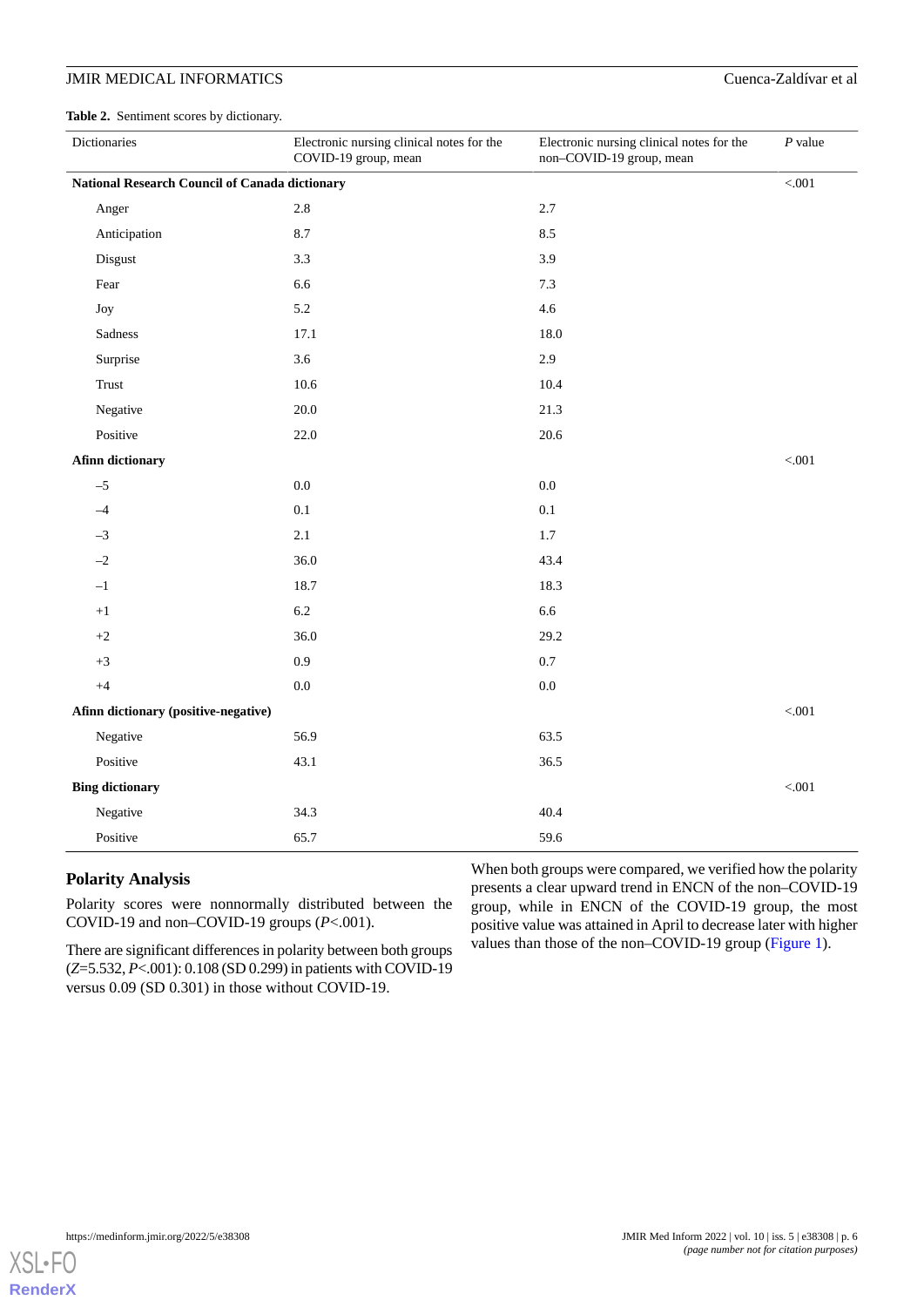<span id="page-6-0"></span>Figure 1. Polarity of patients' comments.





#### <span id="page-6-1"></span>**STM**

The selected model contains 10 topics. The topics tend to be assigned to a few comments, which indicates a high specificity

**Textbox 3.** Topics identified from electronic nursing clinical notes.

Topic 1: Incidents in each working shift.

Topic 2: Application of pressure ulcer treatments.

Topic 3: Blood glucose level and insulin pattern.

Topic 4: Presence or absence of fever in relation to general condition.

Topic 5: Pharmacotherapy treatment and vital signs control.

Topic 6: Administration of the treatment schedule.

Topic 8: Taking the medication.

Topic 7: Incidents that affect the general well-being of the patient.

Topic 9: Baseline oxygen saturation.

Topic 10: Incidents related to the appearance of pain.

in their content. The presence of the following concepts was hypothesized on the basis of the selected topic weights (see [Textbox 3](#page-6-1) and [Figure 2\)](#page-7-0)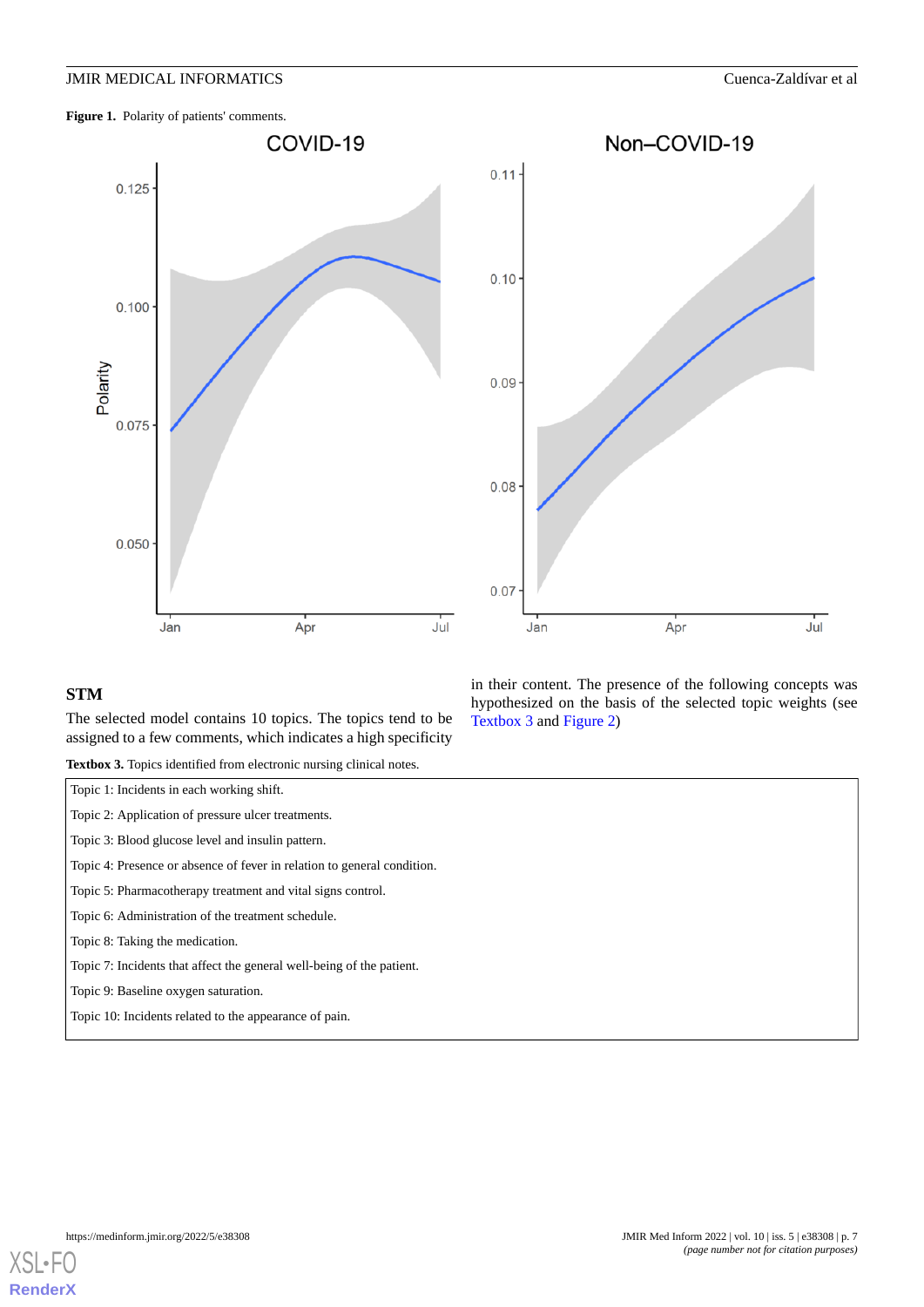<span id="page-7-0"></span>



An increase in the prevalence of topics was observed in the second half of the semester, which coincided with the time of admission of patients with COVID-19. Over time, patients with COVID-19 showed a higher prevalence of items 9 (baseline oxygen saturation) and 7 (general well-being), with a lower proportion of items 2 (pressure ulcer treatments), 3 (insulin), 5 (drug therapy and vital sign control), and 10 (pain control) than those without COVID-19. Our findings reported that the main problems among patients with COVID-19 were related to initial oxygen saturation and general well-being, while in those without COVID-19, problems were related to pressure ulcer treatment, pain, diabetes, and drug therapy. The analysis shows different nuances between patients with and those without COVID-19 in the topics of the model. Control of baseline oxygen saturation, blood glucose level, and ingestion, as well as fever, are of greater importance to patients with COVID-19; while among those without COVID-19, pain, insulin dose, pressure ulcer treatment, and pharmacotherapy were the priority topics. In both groups, there is a common concern for the general condition and well-being of the patients, as well as for the control of the treatment regimen.

These differences are significant between both groups over time, as shown in the interaction graph, with an increase in the

proportion of topics in the second half of the semester in the COVID-19 group, while in the first half of the semester, this proportion is higher in the non–COVID-19 group. Topics 9 (baseline oxygen saturation) and 2 (pressure ulcer treatment) present the greatest and significant effects between both groups, while topics 8 and 1 do not show any significant effect.

There was a high correlation among topics 2, 5, and 8 (pressure ulcer care, vital sign control, and pharmacotherapy treatment), topics 1, 4, 7, and 9 (incidences related to working shift, fever and well-being state, and baseline oxygen saturation), and topics 3 and 10 (blood glucose level and pain), while topic 6 (administration of treatment schedule) remains uncorrelated.

#### **Machine Learning Modeling**

Although all the models show high values, the neural network showed the best indicators (>0.8) and with significant *P* values. The worst model was the random forest model, which was clearly overfitting ([Table 3](#page-8-0)).

This result coincides with the findings of the thematic model analysis and may indicate significant differences in the type of nursing comment based on the presence or absence of a COVID-19 infection, with the neural network showing excellent values of sensitivity and specificity, as well as precision.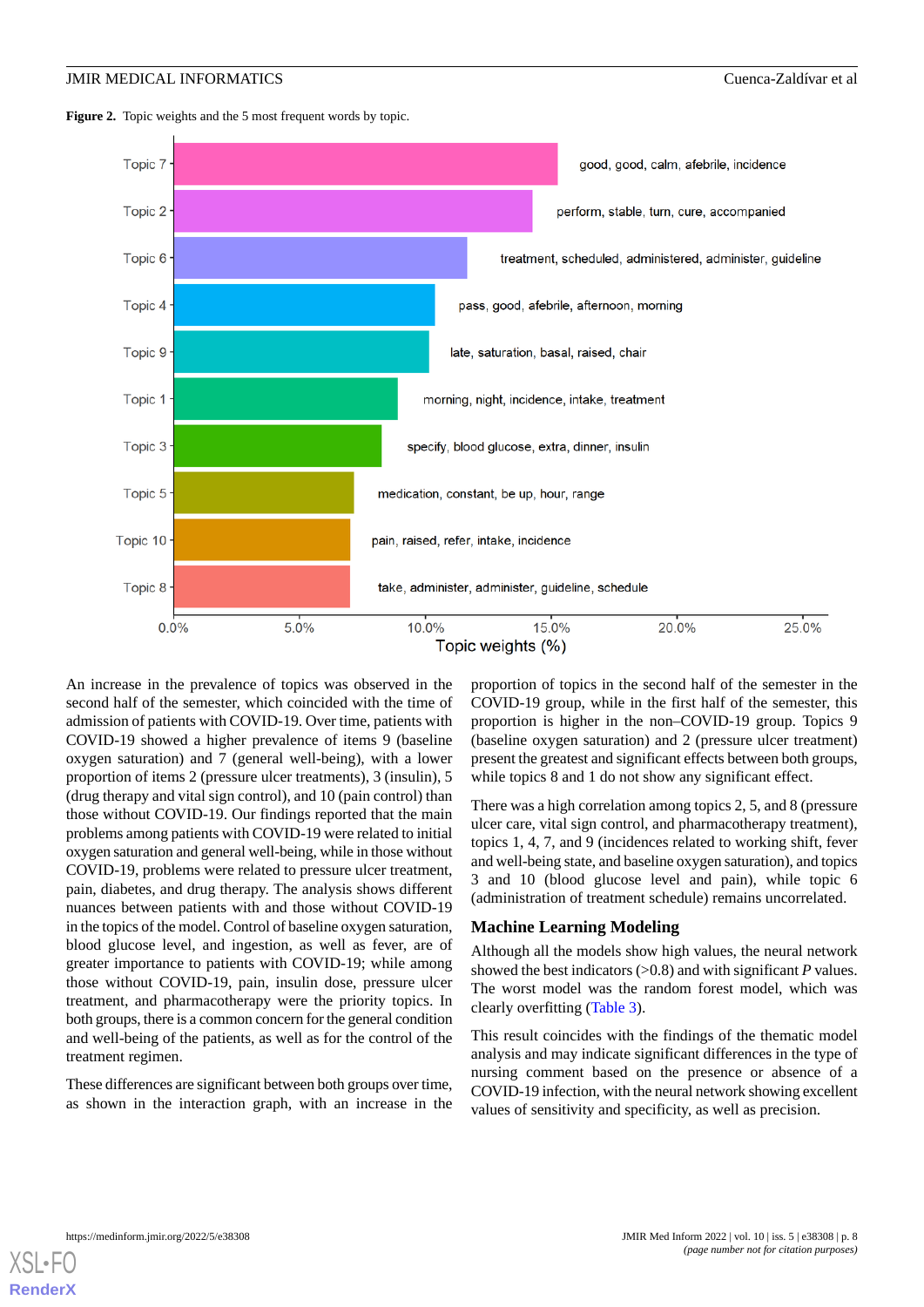<span id="page-8-0"></span>

|  | Table 3. Machine learning models quality. |  |  |  |
|--|-------------------------------------------|--|--|--|
|--|-------------------------------------------|--|--|--|

| Model                  | Area under the curve | Sensitivity | Specificity | Accuracy (95% CI) | Accuracy $(P$ value) |
|------------------------|----------------------|-------------|-------------|-------------------|----------------------|
| Support vector machine | 0.70                 | 0.91        | 0.50        | $0.77(0.76-0.78)$ | < 0.001              |
| Random forest          | 1.0                  | 1.0         | 1.0         | $1(1-1)$          | < 0.001              |
| Naive-Bayes            | 0.80                 | 0.78        | 0.82        | $0.79(0.79-0.80)$ | < 0.001              |
| Neural network         | 0.96                 | 0.99        | 0.92        | $0.97(0.96-0.97)$ | < 0.001              |

### *Discussion*

#### **Principal Findings**

Our findings report a higher proportion of positive sentiments among patients with subacute COVID-19 than that of those without COVID-19. Groups also differed on the polarity of their narratives (*P*<.001). Among the machine learning models, the neural network presented the best indicators. In addition, the final STM containing 10 topics with high correlations among topics 2, 5, and 8 (pressure ulcer and pharmacotherapy treatment), topics 1, 4, 7, and 9 (incidences related to fever and well-being state, and baseline oxygen saturation), and topics 3 and 10 (blood glucose level and pain).

Previous studies show the presence of positive sentiments during the pandemic, reflected in gratitude toward health care workers and community support for vulnerable people [[51\]](#page-11-21). Our results show a higher proportion of positive sentiments in the ENCN of the COVID-19 group than that of the non–COVID-19 group. These results are consistent with those reported by Sahoo et al [[52\]](#page-11-22) as the patients had been in the intensive care unit for more than 40 days. The authors suggest that patients tend to become progressively more relaxed and that the experience of the ward environment changes, with situations perceived as positive becoming more frequent. The emotion most frequently expressed in ENCN was sadness, which was observed in the non–COVID-19 group. Most patients without COVID-19 were in the functional recovery unit—these patients are characterized as being older adults with a prolonged hospital stay and with comorbidities often associated with physical pain. The feeling of sadness could be related to physical pain, according to Shirai and Soshi [[53\]](#page-11-23). Age is also considered a predisposing factor according to Wu et al [[54\]](#page-11-24), where hospitalized older adults are at a higher disposition to sadness.

Among the 10 main topics of the model selected for ENCN, the topics with the greatest weight were the application of treatments for pressure cutaneous lesions in the non–COVID-19 group and baseline oxygen saturation in the COVID-19 group. In both groups of patients, there was a common concern for the general condition and well-being of the patients, as well as for control on the treatment regimen. The relevant issues detected in the ENCN in the COVID-19 group were the stability of vital signs (fever and oxygen saturation), glucose control, and diet. The importance of oxygen saturation is justified by the respiratory involvement by SARS-CoV-2 infection [\[55](#page-11-25)]. Glucose control could be explained by its relationship with diabetes mellitus being a metabolic syndrome considered as high risk with respect to COVID-19 severity; it may also be related to the use of corticosteroids for the anti-inflammatory treatment of respiratory infection [[56\]](#page-11-26). Regarding diet, the frequency of ENCN could

be associated with irregular or low intakes due to the acute phase, with anosmia and ageusia being typical symptoms of SARS-CoV-2 infection [\[55](#page-11-25)].

In the ENCN in the non–COVID-19 group, the presence of skin lesions as a topic of interest could be explained by the prevalence of dependence in hospitalized patients, the rate of which is 8.7% in Spain. Furthermore, pressure injuries account for 7%, according to the fifth Spanish National Study of Prevalence of pressure ulcers and other chronic wounds [[57\]](#page-12-0). In addition, patients in the non–COVID-19 group present risk factors for skin lesions, such as advanced age, comorbidity, prolonged hospitalization, functional limitations, and urinary incontinence [\[58](#page-12-1)]. Other topics of interest in the ENCN for the non–COVID-19 group were insulin dose and pharmacotherapy. The presence of comorbidities, such as diabetes mellitus, is a common concern for nurses in both groups. In Spain, this disease has a prevalence of 12.5% in adults, mostly affecting older adults [\[59](#page-12-2)]. Other records referred to the assessment and control of pain, a symptom that is usually associated with rehabilitation processes [[56](#page-11-26)[,60](#page-12-3)].

Text analysis of unstructured ENCNs has been used with success previously to determine the quality of the registry [\[61](#page-12-4)] and in other unstructured texts such as patient experience [[62\]](#page-12-5). This type of analysis is considered useful to capture the perception of an event, demonstrating reliability in health sciences and COVID-19 issues  $[51,62]$  $[51,62]$  $[51,62]$  $[51,62]$ . The ability to identify new topics of interest and detect areas for improvement is also considered important [\[63](#page-12-6)]. Regarding the dictionaries used in this study, all of them (NRC, Affin, and Bing) yielded significant results; hence, the selected words can be considered sensitive and useful in the care of patients with and those without COVID-19.

The application of text mining techniques on clinical text may be a valid source for evaluating the sentiments of hospitalized patients and detecting problems related to their mental health (anxiety, depression, and posttraumatic stress), which may influence the evolution of their illness. These results may help establish early and more effective recovery programs that address these issues and allow those affected to return more quickly to their prepandemic lifestyle.

Finally, topic modeling has made it possible to obtain relevant clinical information from the clinical notes, allowing the identification of clinical problems in providing care to patients with and those without COVID-19, which are clearly differentiated, and which may help guide their care more effectively.

 $XS$ -FO **[RenderX](http://www.renderx.com/)**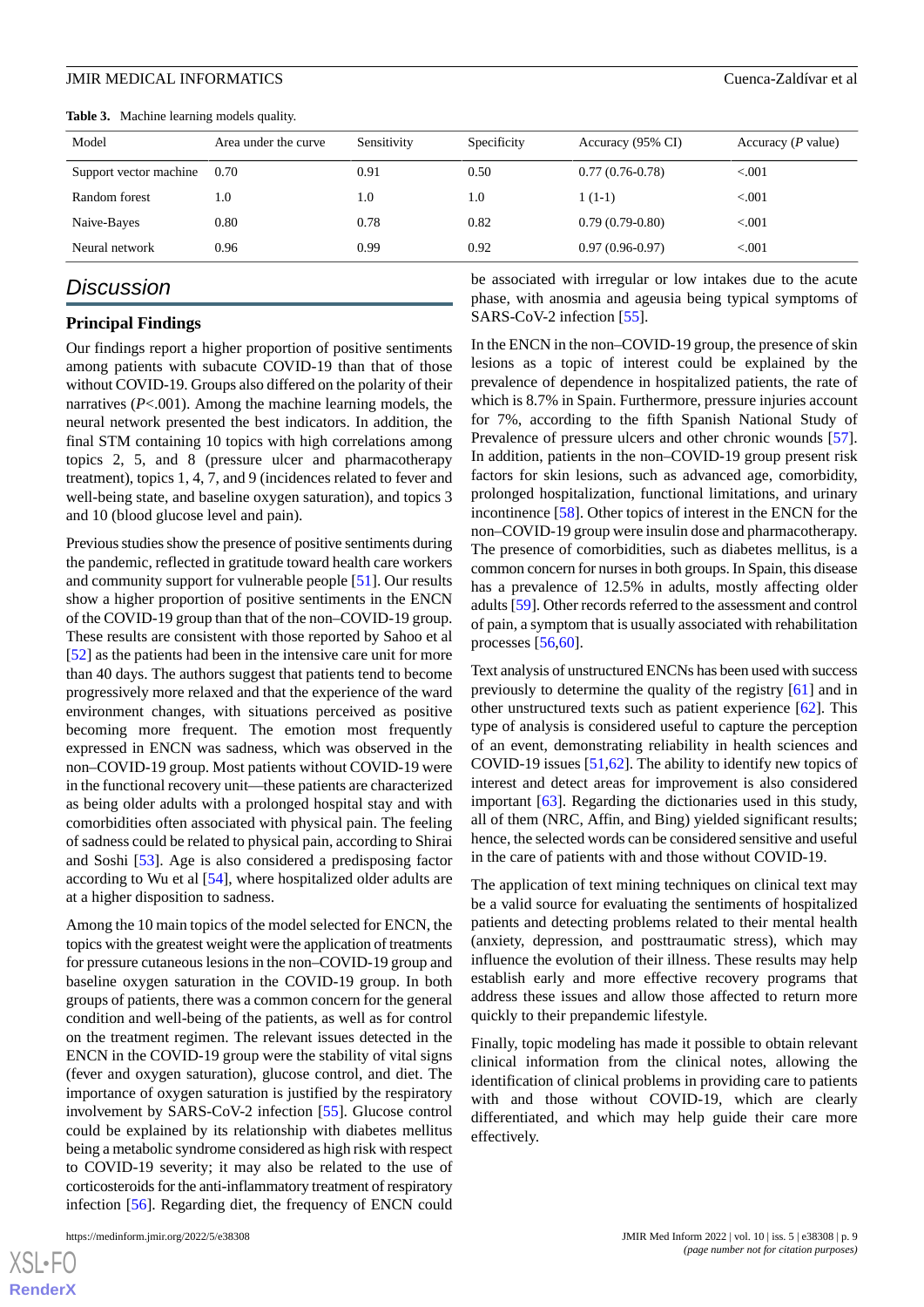#### **Limitations**

This study has limitations. The main outcome could not be compared more broadly owing to the absence of studies on polarity and sentiment in ENCN during the start of first wave of the COVID-19 pandemic. The patients´ sentiments before and during the pandemic could be different; hence, the results of the comparisons between patients with and those without COVID-19 must be interpreted with caution.

#### **Conclusions**

ENCN can provide very useful real-time information, identifying the patient's sentiments and their polarity (rejection-acceptance). Additionally, it may serve to identify relevant issues based on the care of different groups of patients, both with and those without COVID-19. This can present an opportunity to direct health care strategies in accordance with the needs detected in hospitalized patients, based on real word data, and may help develop and implement preventive programs.

#### **Acknowledgments**

We extend a special thanks to all health care professionals for their work and resilience.

#### **Conflicts of Interest**

<span id="page-9-7"></span>None declared.

#### **Multimedia Appendix 1**

<span id="page-9-8"></span>Sociodemographic data. [[DOCX File , 14 KB](https://jmir.org/api/download?alt_name=medinform_v10i5e38308_app1.docx&filename=421004a2fccc0f15d9cd5008ccca2630.docx)-[Multimedia Appendix 1\]](https://jmir.org/api/download?alt_name=medinform_v10i5e38308_app1.docx&filename=421004a2fccc0f15d9cd5008ccca2630.docx)

#### **Multimedia Appendix 2**

<span id="page-9-9"></span>Significant differences between sentiments. Post hoc pairwise comparison with the NRC dictionary. [[DOCX File , 13 KB](https://jmir.org/api/download?alt_name=medinform_v10i5e38308_app2.docx&filename=7a226cb510836252d987d7e3c6391bad.docx)-[Multimedia Appendix 2\]](https://jmir.org/api/download?alt_name=medinform_v10i5e38308_app2.docx&filename=7a226cb510836252d987d7e3c6391bad.docx)

#### **Multimedia Appendix 3**

<span id="page-9-10"></span>Significant differences between all emotional levels. Post hoc pairwise comparison with the Afinn dictionary. [[DOCX File , 13 KB](https://jmir.org/api/download?alt_name=medinform_v10i5e38308_app3.docx&filename=b110c6d37a58c416b5be7e2e956ebdf4.docx)-[Multimedia Appendix 3\]](https://jmir.org/api/download?alt_name=medinform_v10i5e38308_app3.docx&filename=b110c6d37a58c416b5be7e2e956ebdf4.docx)

#### <span id="page-9-11"></span>**Multimedia Appendix 4**

Emotions evolution during first semester of 2020. [[DOCX File , 133 KB-Multimedia Appendix 4\]](https://jmir.org/api/download?alt_name=medinform_v10i5e38308_app4.docx&filename=37c907dce3fdbec9d590cbb041187db6.docx)

#### **Multimedia Appendix 5**

<span id="page-9-1"></span><span id="page-9-0"></span>Distances between the time series of ENCN of Covid and non-Covid patients. [[DOCX File , 65 KB](https://jmir.org/api/download?alt_name=medinform_v10i5e38308_app5.docx&filename=7e3a393ab9e3026b3465a6eec4a9e906.docx)-[Multimedia Appendix 5\]](https://jmir.org/api/download?alt_name=medinform_v10i5e38308_app5.docx&filename=7e3a393ab9e3026b3465a6eec4a9e906.docx)

#### <span id="page-9-2"></span>**References**

- 1. Our work. World Health Organization. URL: <https://www.who.int> [accessed 2020-08-06]
- <span id="page-9-3"></span>2. Desai AN, Patel P. Stopping the Spread of COVID-19. JAMA 2020 Apr 21;323(15):1516. [doi: [10.1001/jama.2020.4269](http://dx.doi.org/10.1001/jama.2020.4269)] [Medline: [32196079](http://www.ncbi.nlm.nih.gov/entrez/query.fcgi?cmd=Retrieve&db=PubMed&list_uids=32196079&dopt=Abstract)]
- <span id="page-9-4"></span>3. Sanche S, Lin YT, Xu C, Romero-Severson E, Hengartner N, Ke R. High Contagiousness and Rapid Spread of Severe Acute Respiratory Syndrome Coronavirus 2. Emerg Infect Dis 2020 Jul;26(7):1470-1477 [\[FREE Full text\]](https://doi.org/10.3201/eid2607.200282) [doi: [10.3201/eid2607.200282](http://dx.doi.org/10.3201/eid2607.200282)] [Medline: [32255761](http://www.ncbi.nlm.nih.gov/entrez/query.fcgi?cmd=Retrieve&db=PubMed&list_uids=32255761&dopt=Abstract)]
- <span id="page-9-5"></span>4. Kong X, Zheng K, Tang M, Kong F, Zhou J, Diao L, et al. Prevalence and Factors Associated with Depression and Anxiety of Hospitalized Patients with COVID-19. medRxiv Preprint posted online April 5, 2020. [doi: [10.1101/2020.03.24.20043075\]](http://dx.doi.org/10.1101/2020.03.24.20043075)
- <span id="page-9-6"></span>5. Zhang J, Lu H, Zeng H, Zhang S, Du Q, Jiang T, et al. The differential psychological distress of populations affected by the COVID-19 pandemic. Brain Behav Immun 2020 Jul;87:49-50 [[FREE Full text](http://europepmc.org/abstract/MED/32304883)] [doi: [10.1016/j.bbi.2020.04.031](http://dx.doi.org/10.1016/j.bbi.2020.04.031)] [Medline: [32304883](http://www.ncbi.nlm.nih.gov/entrez/query.fcgi?cmd=Retrieve&db=PubMed&list_uids=32304883&dopt=Abstract)]
- 6. Bo H, Li W, Yang Y, Wang Y, Zhang Q, Cheung T, et al. Posttraumatic stress symptoms and attitude toward crisis mental health services among clinically stable patients with COVID-19 in China. Psychol Med 2021 Apr;51(6):1052-1053 [\[FREE](http://europepmc.org/abstract/MED/32216863) [Full text\]](http://europepmc.org/abstract/MED/32216863) [doi: [10.1017/S0033291720000999](http://dx.doi.org/10.1017/S0033291720000999)] [Medline: [32216863\]](http://www.ncbi.nlm.nih.gov/entrez/query.fcgi?cmd=Retrieve&db=PubMed&list_uids=32216863&dopt=Abstract)
- 7. Jamili S, Ebrahimipour H, Adel A, Badiee Aval S, Hoseini SJ, Vejdani M, et al. Experience of patients hospitalized with COVID-19: A qualitative study of a pandemic disease in Iran. Health Expect 2022 Apr;25(2):513-521 [\[FREE Full text\]](https://doi.org/10.1111/hex.13280) [doi: [10.1111/hex.13280\]](http://dx.doi.org/10.1111/hex.13280) [Medline: [34224643\]](http://www.ncbi.nlm.nih.gov/entrez/query.fcgi?cmd=Retrieve&db=PubMed&list_uids=34224643&dopt=Abstract)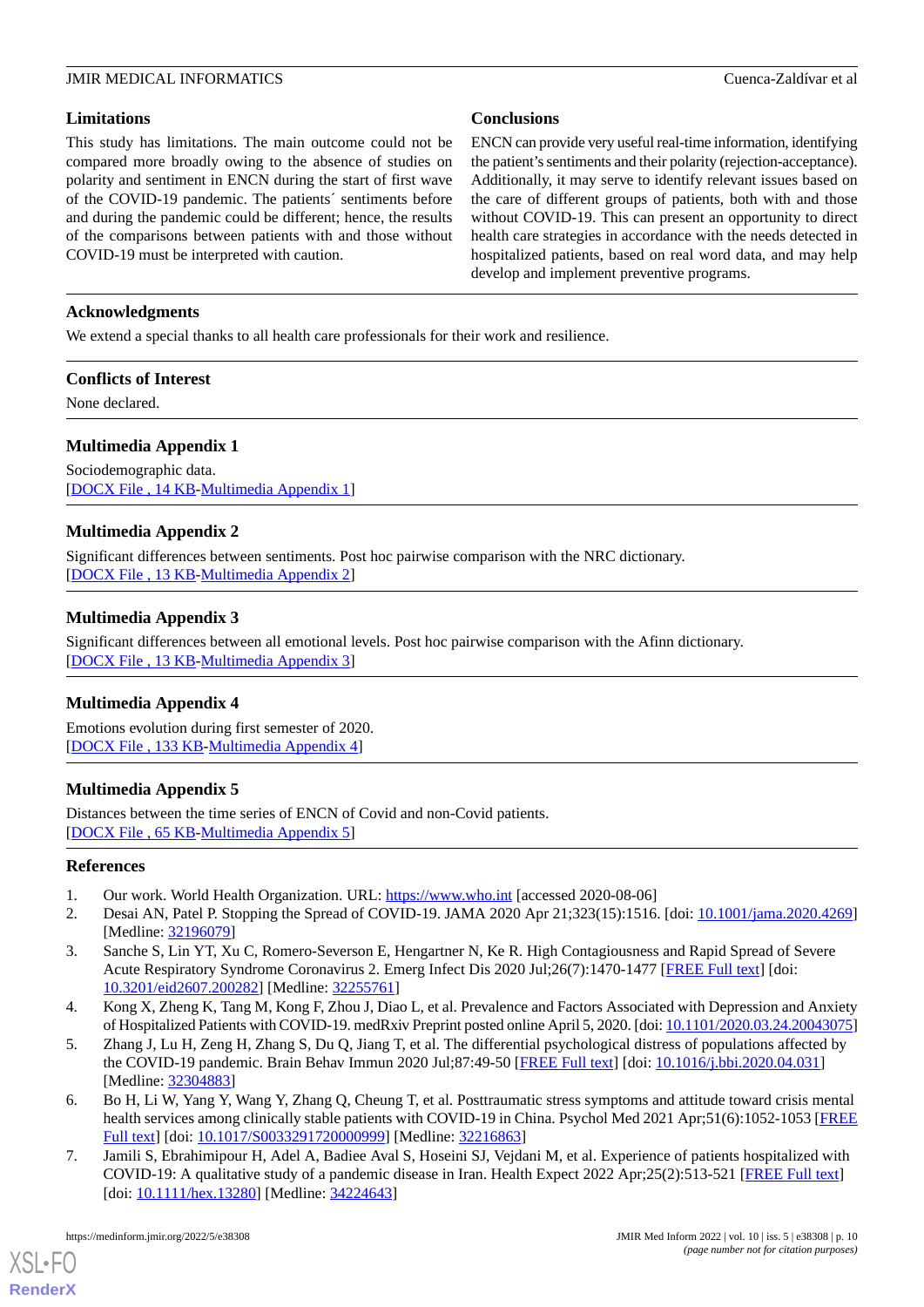- <span id="page-10-0"></span>8. Rothan HA, Byrareddy SN. The epidemiology and pathogenesis of coronavirus disease (COVID-19) outbreak. J Autoimmun 2020 May;109:102433 [[FREE Full text](http://europepmc.org/abstract/MED/32113704)] [doi: [10.1016/j.jaut.2020.102433\]](http://dx.doi.org/10.1016/j.jaut.2020.102433) [Medline: [32113704\]](http://www.ncbi.nlm.nih.gov/entrez/query.fcgi?cmd=Retrieve&db=PubMed&list_uids=32113704&dopt=Abstract)
- <span id="page-10-1"></span>9. Chen N, Zhou M, Dong X, Qu J, Gong F, Han Y, et al. Epidemiological and clinical characteristics of 99 cases of 2019 novel coronavirus pneumonia in Wuhan, China: a descriptive study. Lancet 2020 Feb 15;395(10223):507-513 [[FREE Full](http://europepmc.org/abstract/MED/32007143) [text](http://europepmc.org/abstract/MED/32007143)] [doi: [10.1016/S0140-6736\(20\)30211-7\]](http://dx.doi.org/10.1016/S0140-6736(20)30211-7) [Medline: [32007143](http://www.ncbi.nlm.nih.gov/entrez/query.fcgi?cmd=Retrieve&db=PubMed&list_uids=32007143&dopt=Abstract)]
- <span id="page-10-3"></span><span id="page-10-2"></span>10. Wang W, Tang J, Wei F. Updated understanding of the outbreak of 2019 novel coronavirus (2019-nCoV) in Wuhan, China. J Med Virol 2020 Apr;92(4):441-447 [\[FREE Full text\]](http://europepmc.org/abstract/MED/31994742) [doi: [10.1002/jmv.25689](http://dx.doi.org/10.1002/jmv.25689)] [Medline: [31994742](http://www.ncbi.nlm.nih.gov/entrez/query.fcgi?cmd=Retrieve&db=PubMed&list_uids=31994742&dopt=Abstract)]
- <span id="page-10-4"></span>11. Li Q, Guan X, Wu P, Wang X, Zhou L, Tong Y, et al. Early Transmission Dynamics in Wuhan, China, of Novel Coronavirus-Infected Pneumonia. N Engl J Med 2020 Mar 26;382(13):1199-1207 [[FREE Full text](http://europepmc.org/abstract/MED/31995857)] [doi: [10.1056/NEJMoa2001316](http://dx.doi.org/10.1056/NEJMoa2001316)] [Medline: [31995857](http://www.ncbi.nlm.nih.gov/entrez/query.fcgi?cmd=Retrieve&db=PubMed&list_uids=31995857&dopt=Abstract)]
- <span id="page-10-5"></span>12. Dagliati A, Malovini A, Tibollo V, Bellazzi R. Health informatics and EHR to support clinical research in the COVID-19 pandemic: an overview. Brief Bioinform 2021 Mar 22;22(2):812-822 [[FREE Full text](http://europepmc.org/abstract/MED/33454728)] [doi: [10.1093/bib/bbaa418\]](http://dx.doi.org/10.1093/bib/bbaa418) [Medline: [33454728](http://www.ncbi.nlm.nih.gov/entrez/query.fcgi?cmd=Retrieve&db=PubMed&list_uids=33454728&dopt=Abstract)]
- <span id="page-10-6"></span>13. Reeves JJ, Hollandsworth HM, Torriani FJ, Taplitz R, Abeles S, Tai-Seale M, et al. Rapid response to COVID-19: health informatics support for outbreak management in an academic health system. J Am Med Inform Assoc 2020 Jun 01;27(6):853-859 [[FREE Full text](http://europepmc.org/abstract/MED/32208481)] [doi: [10.1093/jamia/ocaa037](http://dx.doi.org/10.1093/jamia/ocaa037)] [Medline: [32208481\]](http://www.ncbi.nlm.nih.gov/entrez/query.fcgi?cmd=Retrieve&db=PubMed&list_uids=32208481&dopt=Abstract)
- <span id="page-10-7"></span>14. Pedrera-Jiménez M, García-Barrio N, Cruz-Rojo J, Terriza-Torres AI, López-Jiménez EA, Calvo-Boyero F, et al. Obtaining EHR-derived datasets for COVID-19 research within a short time: a flexible methodology based on Detailed Clinical Models. J Biomed Inform 2021 Mar;115:103697 [[FREE Full text](https://linkinghub.elsevier.com/retrieve/pii/S1532-0464(21)00026-5)] [doi: [10.1016/j.jbi.2021.103697\]](http://dx.doi.org/10.1016/j.jbi.2021.103697) [Medline: [33548541](http://www.ncbi.nlm.nih.gov/entrez/query.fcgi?cmd=Retrieve&db=PubMed&list_uids=33548541&dopt=Abstract)]
- <span id="page-10-8"></span>15. Kim MO, Coiera E, Magrabi F. Problems with health information technology and their effects on care delivery and patient outcomes: a systematic review. J Am Med Inform Assoc 2017 Mar 01;24(2):246-250 [[FREE Full text](http://europepmc.org/abstract/MED/28011595)] [doi: [10.1093/jamia/ocw154](http://dx.doi.org/10.1093/jamia/ocw154)] [Medline: [28011595](http://www.ncbi.nlm.nih.gov/entrez/query.fcgi?cmd=Retrieve&db=PubMed&list_uids=28011595&dopt=Abstract)]
- <span id="page-10-9"></span>16. Poulos J, Zhu L, Shah AD. Data gaps in electronic health record (EHR) systems: An audit of problem list completeness during the COVID-19 pandemic. Int J Med Inform 2021 Jun;150:104452 [[FREE Full text](https://linkinghub.elsevier.com/retrieve/pii/S1386-5056(21)00078-2)] [doi: [10.1016/j.ijmedinf.2021.104452\]](http://dx.doi.org/10.1016/j.ijmedinf.2021.104452) [Medline: [33864979\]](http://www.ncbi.nlm.nih.gov/entrez/query.fcgi?cmd=Retrieve&db=PubMed&list_uids=33864979&dopt=Abstract)
- <span id="page-10-10"></span>17. Wright A, McCoy AB, Hickman TT, Hilaire DS, Borbolla D, Bowes WA, et al. Problem list completeness in electronic health records: A multi-site study and assessment of success factors. Int J Med Inform 2015 Oct;84(10):784-790 [[FREE](http://europepmc.org/abstract/MED/26228650) [Full text\]](http://europepmc.org/abstract/MED/26228650) [doi: [10.1016/j.ijmedinf.2015.06.011](http://dx.doi.org/10.1016/j.ijmedinf.2015.06.011)] [Medline: [26228650\]](http://www.ncbi.nlm.nih.gov/entrez/query.fcgi?cmd=Retrieve&db=PubMed&list_uids=26228650&dopt=Abstract)
- <span id="page-10-12"></span><span id="page-10-11"></span>18. Sheikhalishahi S, Miotto R, Dudley JT, Lavelli A, Rinaldi F, Osmani V. Natural Language Processing of Clinical Notes on Chronic Diseases: Systematic Review. JMIR Med Inform 2019 Apr 27;7(2):e12239 [[FREE Full text\]](https://medinform.jmir.org/2019/2/e12239/) [doi: [10.2196/12239](http://dx.doi.org/10.2196/12239)] [Medline: [31066697](http://www.ncbi.nlm.nih.gov/entrez/query.fcgi?cmd=Retrieve&db=PubMed&list_uids=31066697&dopt=Abstract)]
- <span id="page-10-13"></span>19. Wallace D, Kecahdi T. Outlier Detection in Health Record Free-Text using Deep Learning. Annu Int Conf IEEE Eng Med Biol Soc 2019 Jul;2019:550-555. [doi: [10.1109/EMBC.2019.8857491\]](http://dx.doi.org/10.1109/EMBC.2019.8857491) [Medline: [31945959\]](http://www.ncbi.nlm.nih.gov/entrez/query.fcgi?cmd=Retrieve&db=PubMed&list_uids=31945959&dopt=Abstract)
- <span id="page-10-14"></span>20. Wisner K, Lyndon A, Chesla CA. The electronic health record's impact on nurses' cognitive work: An integrative review. Int J Nurs Stud 2019 Jun;94:74-84. [doi: [10.1016/j.ijnurstu.2019.03.003\]](http://dx.doi.org/10.1016/j.ijnurstu.2019.03.003) [Medline: [30939418](http://www.ncbi.nlm.nih.gov/entrez/query.fcgi?cmd=Retrieve&db=PubMed&list_uids=30939418&dopt=Abstract)]
- <span id="page-10-15"></span>21. Sanglerdsinlapachai N, Plangprasopchok A, Ho TB, Nantajeewarawat E. Improving sentiment analysis on clinical narratives by exploiting UMLS semantic types. Artif Intell Med 2021 Mar;113:102033. [doi: [10.1016/j.artmed.2021.102033\]](http://dx.doi.org/10.1016/j.artmed.2021.102033) [Medline: [33685589](http://www.ncbi.nlm.nih.gov/entrez/query.fcgi?cmd=Retrieve&db=PubMed&list_uids=33685589&dopt=Abstract)]
- <span id="page-10-16"></span>22. Chintalapudi N, Battineni G, Canio MD, Sagaro G, Amenta F. Text mining with sentiment analysis on seafarers' medical documents. International Journal of Information Management Data Insights 2021 Apr;1(1):100005 [[FREE Full text](https://doi.org/10.1016/j.jjimei.2020.100005)] [doi: [10.1016/j.jjimei.2020.100005](http://dx.doi.org/10.1016/j.jjimei.2020.100005)]
- <span id="page-10-17"></span>23. Lal M, Avatade M, Mudholkar R. Sentiment Analysis and Machine Learning on Clinical Text: An Overview. Paripex Indian J Res 2019;8(6):139-140 [[FREE Full text](https://www.worldwidejournals.com/paripex/fileview/June_2019_1559911171_2912629.pdf)]
- <span id="page-10-18"></span>24. Velupillai S, Mowery D, South BR, Kvist M, Dalianis H. Recent Advances in Clinical Natural Language Processing in Support of Semantic Analysis. Yearb Med Inform 2015 Aug 13;10(1):183-193 [[FREE Full text](http://www.thieme-connect.com/DOI/DOI?10.15265/IY-2015-009)] [doi: [10.15265/IY-2015-009\]](http://dx.doi.org/10.15265/IY-2015-009) [Medline: [26293867](http://www.ncbi.nlm.nih.gov/entrez/query.fcgi?cmd=Retrieve&db=PubMed&list_uids=26293867&dopt=Abstract)]
- <span id="page-10-19"></span>25. Névéol A, Zweigenbaum P. Clinical Natural Language Processing in 2014: Foundational Methods Supporting Efficient Healthcare. Yearb Med Inform 2015 Aug 13;10(1):194-198 [\[FREE Full text\]](http://www.thieme-connect.com/DOI/DOI?10.15265/IY-2015-035) [doi: [10.15265/IY-2015-035\]](http://dx.doi.org/10.15265/IY-2015-035) [Medline: [26293868](http://www.ncbi.nlm.nih.gov/entrez/query.fcgi?cmd=Retrieve&db=PubMed&list_uids=26293868&dopt=Abstract)]
- <span id="page-10-21"></span><span id="page-10-20"></span>26. Rabaey J, Chandrakasan A, Nikolic B. Digital Integrated Circuits: A Design Perspective (2nd edition). Upper Saddle River, NJ: Prentice-Hall, Inc; 2002.
- 27. Weissman GE, Ungar LH, Harhay MO, Courtright KR, Halpern SD. Construct validity of six sentiment analysis methods in the text of encounter notes of patients with critical illness. J Biomed Inform 2019 Jan;89:114-121 [\[FREE Full text](https://linkinghub.elsevier.com/retrieve/pii/S1532-0464(18)30228-4)] [doi: [10.1016/j.jbi.2018.12.001](http://dx.doi.org/10.1016/j.jbi.2018.12.001)] [Medline: [30557683\]](http://www.ncbi.nlm.nih.gov/entrez/query.fcgi?cmd=Retrieve&db=PubMed&list_uids=30557683&dopt=Abstract)
- 28. Stone PJ, Dunphy DC, Smith MS, Ogilvie DM. The General Inquirer: A Computer Approach to Content Analysis. Am J Sociol 1968 Mar; 73(5): 634-635 [\[FREE Full text](https://doi.org/10.3102/00028312004004397)] [doi: [10.1086/224539](http://dx.doi.org/10.1086/224539)]
- 29. Korkontzelos I, Nikfarjam A, Shardlow M, Sarker A, Ananiadou S, Gonzalez GH. Analysis of the effect of sentiment analysis on extracting adverse drug reactions from tweets and forum posts. J Biomed Inform 2016 Aug;62:148-158 [\[FREE](https://linkinghub.elsevier.com/retrieve/pii/S1532-0464(16)30050-8) [Full text\]](https://linkinghub.elsevier.com/retrieve/pii/S1532-0464(16)30050-8) [doi: [10.1016/j.jbi.2016.06.007\]](http://dx.doi.org/10.1016/j.jbi.2016.06.007) [Medline: [27363901\]](http://www.ncbi.nlm.nih.gov/entrez/query.fcgi?cmd=Retrieve&db=PubMed&list_uids=27363901&dopt=Abstract)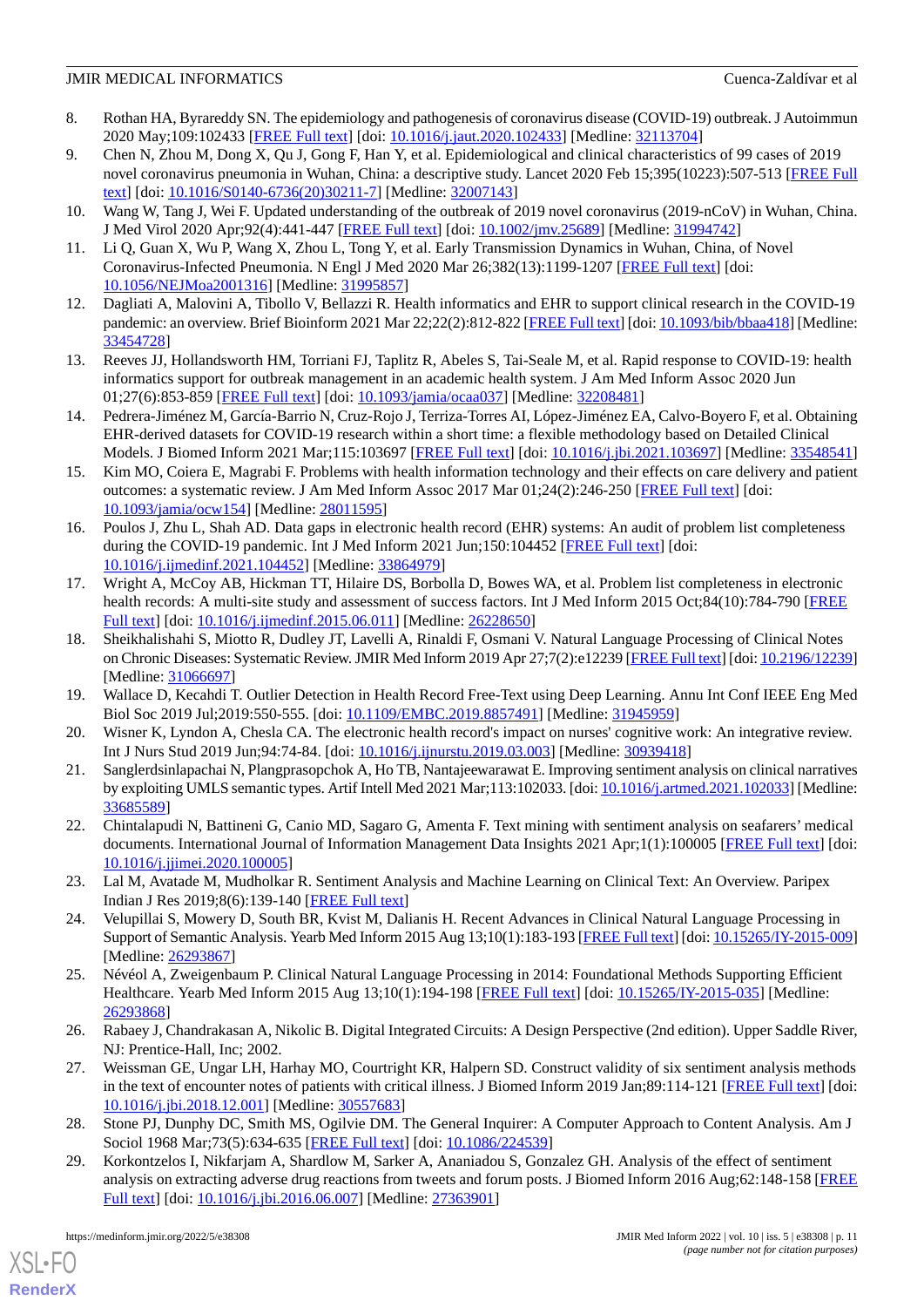- <span id="page-11-0"></span>30. Ji X, Chun SA, Wei Z, Geller J. Twitter sentiment classification for measuring public health concerns. Soc Netw Anal Min 2015;5(1):13 [[FREE Full text\]](http://europepmc.org/abstract/MED/32226558) [doi: [10.1007/s13278-015-0253-5](http://dx.doi.org/10.1007/s13278-015-0253-5)] [Medline: [32226558](http://www.ncbi.nlm.nih.gov/entrez/query.fcgi?cmd=Retrieve&db=PubMed&list_uids=32226558&dopt=Abstract)]
- <span id="page-11-1"></span>31. Pestian JP, Matykiewicz P, Linn-Gust M, South B, Uzuner O, Wiebe J, et al. Sentiment Analysis of Suicide Notes: A Shared Task. Biomed Inform Insights 2012 Jan 30;5(Suppl 1):3-16 [\[FREE Full text](https://journals.sagepub.com/doi/10.4137/bii.s9042?url_ver=Z39.88-2003&rfr_id=ori:rid:crossref.org&rfr_dat=cr_pub%3dpubmed)] [doi: [10.4137/bii.s9042\]](http://dx.doi.org/10.4137/bii.s9042) [Medline: [22419877](http://www.ncbi.nlm.nih.gov/entrez/query.fcgi?cmd=Retrieve&db=PubMed&list_uids=22419877&dopt=Abstract)]
- <span id="page-11-3"></span><span id="page-11-2"></span>32. Denecke K, Deng Y. Sentiment analysis in medical settings: New opportunities and challenges. Artif Intell Med 2015 May;64(1):17-27. [doi: [10.1016/j.artmed.2015.03.006\]](http://dx.doi.org/10.1016/j.artmed.2015.03.006) [Medline: [25982909](http://www.ncbi.nlm.nih.gov/entrez/query.fcgi?cmd=Retrieve&db=PubMed&list_uids=25982909&dopt=Abstract)]
- 33. Waudby-Smith IER, Tran N, Dubin JA, Lee J. Sentiment in nursing notes as an indicator of out-of-hospital mortality in intensive care patients. PLoS One 2018;13(6):e0198687 [\[FREE Full text\]](https://dx.plos.org/10.1371/journal.pone.0198687) [doi: [10.1371/journal.pone.0198687](http://dx.doi.org/10.1371/journal.pone.0198687)] [Medline: [29879201](http://www.ncbi.nlm.nih.gov/entrez/query.fcgi?cmd=Retrieve&db=PubMed&list_uids=29879201&dopt=Abstract)]
- <span id="page-11-5"></span><span id="page-11-4"></span>34. Sato I. Latent Dirichlet Allocation. Intell Inf 2012;24(4):160. [doi: [10.3156/jsoft.24.4\\_160\\_1\]](http://dx.doi.org/10.3156/jsoft.24.4_160_1)
- <span id="page-11-6"></span>35. Gupta A, Aeron S, Agrawal A, Gupta H. Trends in COVID-19 Publications: Streamlining Research Using NLP and LDA. Front Digit Health 2021;3:686720 [\[FREE Full text\]](http://europepmc.org/abstract/MED/34713157) [doi: [10.3389/fdgth.2021.686720](http://dx.doi.org/10.3389/fdgth.2021.686720)] [Medline: [34713157](http://www.ncbi.nlm.nih.gov/entrez/query.fcgi?cmd=Retrieve&db=PubMed&list_uids=34713157&dopt=Abstract)]
- <span id="page-11-7"></span>36. Ordun C, Purushotham S, Raff E. Exploratory Analysis of Covid-19 Tweets using Topic Modeling, UMAP, and DiGraphs. arXiv Preprint posted online May 6, 2020.
- <span id="page-11-8"></span>37. Liu Q, Zheng Z, Zheng J, Chen Q, Liu G, Chen S, et al. Health Communication Through News Media During the Early Stage of the COVID-19 Outbreak in China: Digital Topic Modeling Approach. J Med Internet Res 2020 Apr 28;22(4):e19118 [[FREE Full text](https://www.jmir.org/2020/4/e19118/)] [doi: [10.2196/19118\]](http://dx.doi.org/10.2196/19118) [Medline: [32302966\]](http://www.ncbi.nlm.nih.gov/entrez/query.fcgi?cmd=Retrieve&db=PubMed&list_uids=32302966&dopt=Abstract)
- <span id="page-11-9"></span>38. Debnath R, Bardhan R. India nudges to contain COVID-19 pandemic: A reactive public policy analysis using machine-learning based topic modelling. PLoS One 2020;15(9):e0238972 [[FREE Full text](https://dx.plos.org/10.1371/journal.pone.0238972)] [doi: [10.1371/journal.pone.0238972\]](http://dx.doi.org/10.1371/journal.pone.0238972) [Medline: [32915899](http://www.ncbi.nlm.nih.gov/entrez/query.fcgi?cmd=Retrieve&db=PubMed&list_uids=32915899&dopt=Abstract)]
- <span id="page-11-10"></span>39. Griffiths TL, Steyvers M. Finding scientific topics. Proc Natl Acad Sci U S A 2004 Apr 06;101 Suppl 1:5228-5235 [\[FREE](http://europepmc.org/abstract/MED/14872004) [Full text\]](http://europepmc.org/abstract/MED/14872004) [doi: [10.1073/pnas.0307752101](http://dx.doi.org/10.1073/pnas.0307752101)] [Medline: [14872004](http://www.ncbi.nlm.nih.gov/entrez/query.fcgi?cmd=Retrieve&db=PubMed&list_uids=14872004&dopt=Abstract)]
- <span id="page-11-11"></span>40. Huang Y, Lowe HJ, Klein D, Cucina RJ. Improved identification of noun phrases in clinical radiology reports using a high-performance statistical natural language parser augmented with the UMLS specialist lexicon. J Am Med Inform Assoc 2005;12(3):275-285 [[FREE Full text](http://europepmc.org/abstract/MED/15684131)] [doi: [10.1197/jamia.M1695](http://dx.doi.org/10.1197/jamia.M1695)] [Medline: [15684131](http://www.ncbi.nlm.nih.gov/entrez/query.fcgi?cmd=Retrieve&db=PubMed&list_uids=15684131&dopt=Abstract)]
- <span id="page-11-13"></span><span id="page-11-12"></span>41. Creswell JW, Creswell JD. Research Design: Qualitative, Quantitative, and Mixed Methods Approaches. 5th ed. Thousand Oaks, CA: Sage Publications; 2018.
- <span id="page-11-14"></span>42. Miles M, Huberman A, Saldana J. Qualitative Data Analysis: A Methods Sourcebook (3rd edition). Thousand Oaks, CA: Sage Publications; 2013.
- <span id="page-11-16"></span><span id="page-11-15"></span>43. Mohammad S, Turney P. Crowdsourcing a Word-Emotion Association Lexicon. Comput Intell 2013;29:436 [\[FREE Full](https://doi.org/10.1111/j.1467-8640.2012.00460.x) [text](https://doi.org/10.1111/j.1467-8640.2012.00460.x)] [doi: [10.1111/j.1467-8640.2012.00460.x\]](http://dx.doi.org/10.1111/j.1467-8640.2012.00460.x)
- 44. FÅ N. Evaluation of a word list for sentiment analysis in microblogs. arXiv Preprint posted online March 15, 2011.
- <span id="page-11-19"></span>45. Bing L. Sentiment Analysis and Subjectivity. In: Handbook of Natural Language Processing (2nd edition). London: Chapman and Hall/CRC; 2010.
- <span id="page-11-17"></span>46. Taboada M, Brooke J, Tofiloski M, Voll K, Stede M. Lexicon-Based Methods for Sentiment Analysis. Computational Linguistics 2011 Jun;37(2):267-307 [\[FREE Full text\]](https://doi.org/10.1162/COLI_a_00049) [doi: [10.1162/coli\\_a\\_00049\]](http://dx.doi.org/10.1162/coli_a_00049)
- <span id="page-11-18"></span>47. Brooke J, Tofiloski M, Taboada M. Cross-Linguistic Sentiment Analysis: From English to Spanish. 2009 Presented at: International Conference RANLP 2009; 2009; Borovets p. 50-54.
- <span id="page-11-20"></span>48. Hu M, Liu B. Mining Opinion Features in Customer Reviews. 2004 Presented at: Nineteenth National Conference on Artificial Intelligence; July 25-29, 2004; San Jose, CA.
- <span id="page-11-21"></span>49. Vilares D, Alonso PM, Gómez-Rodríguez C. Polarity classification of opinionated Spanish texts using dependency parsing. Procesamiento de Lenguaje Natural 2013;50:13-20.
- <span id="page-11-22"></span>50. Spasic I, Nenadic G. Clinical Text Data in Machine Learning: Systematic Review. JMIR Med Inform 2020 Mar 31;8(3):e17984 [\[FREE Full text](https://medinform.jmir.org/2020/3/e17984/)] [doi: [10.2196/17984\]](http://dx.doi.org/10.2196/17984) [Medline: [32229465\]](http://www.ncbi.nlm.nih.gov/entrez/query.fcgi?cmd=Retrieve&db=PubMed&list_uids=32229465&dopt=Abstract)
- <span id="page-11-23"></span>51. Hung M, Lauren E, Hon ES, Birmingham WC, Xu J, Su S, et al. Social Network Analysis of COVID-19 Sentiments: Application of Artificial Intelligence. J Med Internet Res 2020 Aug 18;22(8):e22590 [\[FREE Full text](https://www.jmir.org/2020/8/e22590/)] [doi: [10.2196/22590](http://dx.doi.org/10.2196/22590)] [Medline: [32750001](http://www.ncbi.nlm.nih.gov/entrez/query.fcgi?cmd=Retrieve&db=PubMed&list_uids=32750001&dopt=Abstract)]
- <span id="page-11-24"></span>52. Sahoo S, Mehra A, Dua D, Suri V, Malhotra P, Yaddanapudi LN, et al. Psychological experience of patients admitted with SARS-CoV-2 infection. Asian J Psychiatr 2020 Dec;54:102355 [\[FREE Full text\]](http://europepmc.org/abstract/MED/33271684) [doi: [10.1016/j.ajp.2020.102355\]](http://dx.doi.org/10.1016/j.ajp.2020.102355) [Medline: [33271684](http://www.ncbi.nlm.nih.gov/entrez/query.fcgi?cmd=Retrieve&db=PubMed&list_uids=33271684&dopt=Abstract)]
- <span id="page-11-25"></span>53. Shirai M, Soshi T. Why is heartache associated with sadness? Sadness is represented by specific physical pain through verbal knowledge. PLoS One 2019;14(5):e0216331 [[FREE Full text](https://dx.plos.org/10.1371/journal.pone.0216331)] [doi: [10.1371/journal.pone.0216331\]](http://dx.doi.org/10.1371/journal.pone.0216331) [Medline: [31042783](http://www.ncbi.nlm.nih.gov/entrez/query.fcgi?cmd=Retrieve&db=PubMed&list_uids=31042783&dopt=Abstract)]
- <span id="page-11-26"></span>54. Wu DJ, Svoboda RC, Bae KK, Haase CM. Individual differences in sadness coherence: Associations with dispositional affect and age. Emotion 2021 Apr;21(3):465-477. [doi: [10.1037/emo0000731\]](http://dx.doi.org/10.1037/emo0000731) [Medline: [32191094\]](http://www.ncbi.nlm.nih.gov/entrez/query.fcgi?cmd=Retrieve&db=PubMed&list_uids=32191094&dopt=Abstract)
- 55. Gautret P, Million M, Jarrot P, Camoin-Jau L, Colson P, Fenollar F, et al. Natural history of COVID-19 and therapeutic options. Expert Rev Clin Immunol 2020 Dec;16(12):1159-1184. [doi: [10.1080/1744666X.2021.1847640](http://dx.doi.org/10.1080/1744666X.2021.1847640)] [Medline: [33356661](http://www.ncbi.nlm.nih.gov/entrez/query.fcgi?cmd=Retrieve&db=PubMed&list_uids=33356661&dopt=Abstract)]
- 56. Hodgens A, Sharman T. Corticosteroids. Treasure Island, FL: StatPearls Publishing; 2022.